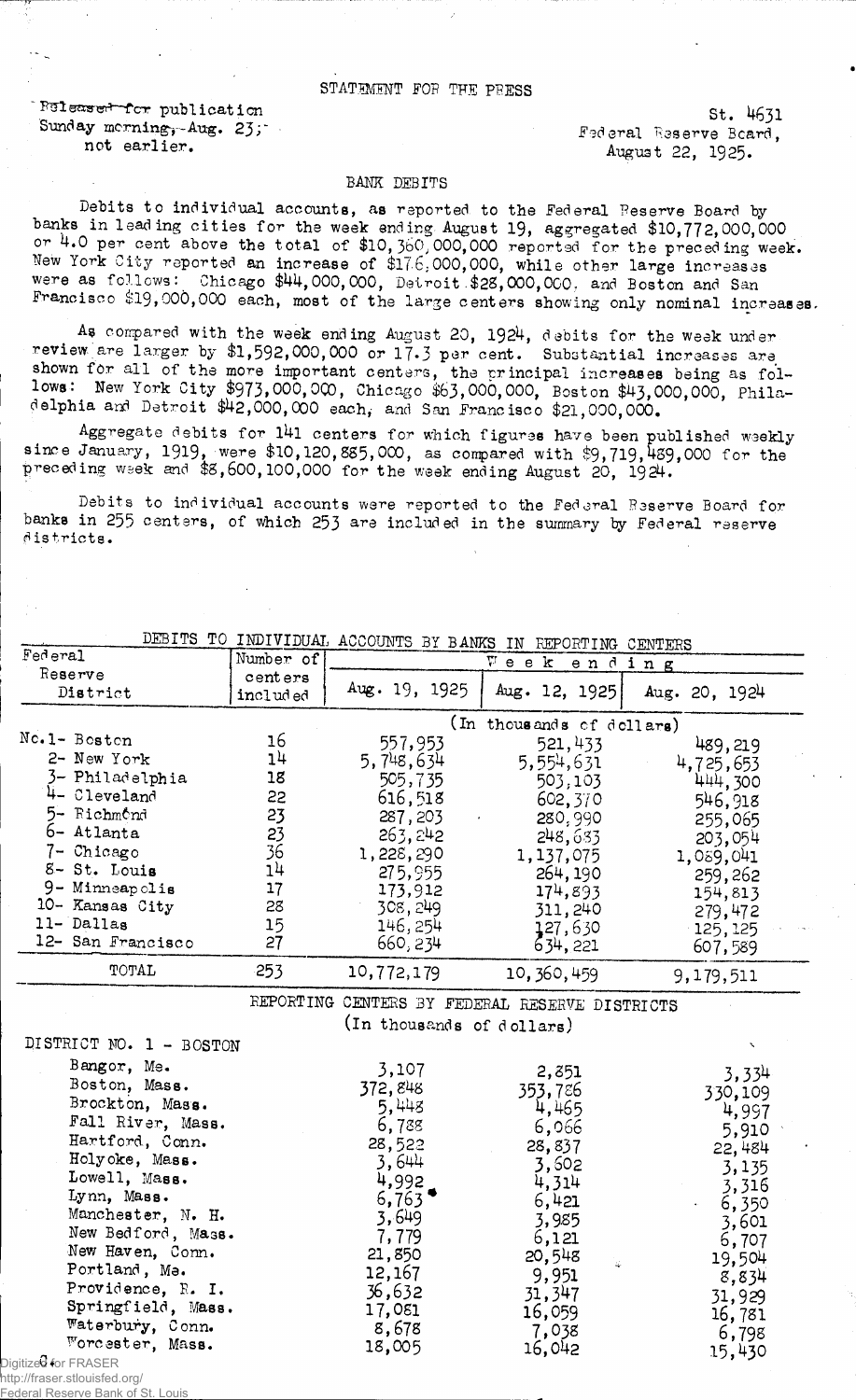| DEBITS TO INDIVIDUAL ACCOUNTS BY BANKS IN PEPORTING CENTERS |                  | $\frac{1}{4}$ 0 0 $\frac{1}{44}$<br>ending | St. 4631a         |
|-------------------------------------------------------------|------------------|--------------------------------------------|-------------------|
|                                                             | Aug. $19, 1925$  | Aug. 12, 1925                              | Aug. 20, 1924     |
|                                                             |                  | (In thousands of dollars)                  |                   |
| DISTRICT NO. 2 - NEW YORK                                   |                  |                                            |                   |
| Albany, N.Y.                                                | 26,838           | 23,952                                     | 22,017            |
| Binghamton, N.Y.                                            | 5,494            | 4,846                                      | 4,185             |
| Buffalo, N.Y.                                               | 84,312           | 88,242                                     | 67,291            |
| Elmira, N.Y.                                                | 4,327            | 4,248                                      | 4,213             |
| Jamestown, N.Y.                                             | 6,283            | 5,165                                      | 4,043             |
| Montclair, N. J.<br>Newark, N. J.                           | 3,992<br>79,919  | 3,720<br>71,264                            | 3,197<br>66,667   |
| New York, N.Y.                                              | 5,419,645        | 5, 244, 077                                | 4,446,699         |
| Northern New Jersey Clearing                                |                  |                                            |                   |
| House Association                                           | 43,034           | 44,827                                     | 41,283            |
| Passaic, N. J.                                              | 9,053            | 8,544                                      | 7,282             |
| Poughkeepsie, N. Y.                                         | 3,874            | 3,806                                      | 3,098             |
| Rochester, N. Y.                                            | 37,023           | 32, 341                                    | 37,986            |
| Stamford, Conn.                                             | 3,710            | 3,575                                      | 2,836             |
| Syracuse, N.Y.                                              | 21,130           | 16,024                                     | 14,856            |
| DISTRICT NO. 3 - PHILADELPHIA                               |                  |                                            |                   |
| Allentown, Pa.                                              | 8,386            | 8,692                                      | 6,910             |
| Altoona, Pa.                                                | 3,365            | 3,248                                      | 3,748             |
| Camden, N. J.                                               | 12,615<br>6,424  | 12,012<br>5,645                            | 11,626<br>4,761   |
| Chester, Pa.<br>Harrisburg, Pa.                             | 9,575            | 10,302                                     | 8,569             |
| Hazleton, Pa.                                               | 3,319            | 3,360                                      | 2,952             |
| Johnstown, Pa.                                              | 4,952            | 5,463                                      | 4,714             |
| Lancaster, Pa.                                              | 6,540            | 6,509                                      | 5,527             |
| Lebanon, Pa.                                                | 1,751            | 1,877                                      | 1,625             |
| Norristown, Pa.                                             | 1,110            | 1,345                                      | 734               |
| Philadelphia, Pa.                                           | 372,986          | 370,617                                    | 330,792           |
| Reading, Pa.                                                | 10,502           | 11,358                                     | 8,520<br>14,900   |
| Scranton, Pa.<br>Trenton, N. J.                             | 15,200<br>15,109 | 18,600<br>14,600                           | 12,907            |
| Wilkes-Barre, Pa.                                           | 12,049           | 10,992<br>$\bullet$                        | 9,802             |
| Williamsport, Pa.                                           | 4,391            | 4,136                                      | 3,593             |
| Wilmington, Del.                                            | 10,874           | 9,127                                      | 8,281             |
| York, Pa.                                                   | 6,587            | 5,220                                      | 4,339             |
| DISTRICT NO. 4 - CLEVELAND                                  |                  |                                            |                   |
| Akron, Ohio                                                 | 22,649           | 19,939                                     | 14,588            |
| Butler, Pa.                                                 | 2,437            | 2,573                                      | 2,266             |
| Canton, Ohio                                                | 9,599            | 10,314                                     | 8,507             |
| Cincinnati, Ohio                                            | 76,223           | 70,425                                     | 69,527            |
| Cleveland, Ohio                                             | 153,719          | 144,366<br>36,968                          | 137,853<br>28,263 |
| Columbus, Ohio<br>Connellsville, Pa.                        | 34,576<br>958    | 1,170                                      | 1,028             |
| Dayton, Ohio                                                | 16,218           | 16,719                                     | 14,470            |
| Erie, Pa.                                                   | 8,499            | 7,763                                      | 7,271             |
| Greensburg, Pa.                                             | 3,296            | 5,036                                      | 4,539             |
| Homestead, Pa.                                              | 1,131            | 1,028                                      | 1,019             |
| Lexington, Ky.                                              | 4,191            | 4,340                                      | 4,148             |
| Lima, Ohio<br>Ą.                                            | 4,622            | 3,948                                      | 4,137             |
| Lorain, Ohio                                                | 1,385            | 1,406                                      | 1,551             |
| Oil City, Pa.                                               | 3,562            | 4,835                                      | 2,294<br>176,481  |
| Pittsburgh, Pa.<br>Springfield, Ohio                        | 187,380<br>5,029 | 188,705<br>4,891                           | 4,541             |
| Toledo, Ohio                                                | 51,672           | 45,810                                     | 37,693            |
| Warren, Ohio                                                | 3,099            | 3,677                                      | 2,513             |
| Wheeling, W. Va.                                            | 9,601            | 9,278                                      | 10,091            |
| Youngstown, Ohio                                            | 14,021           | 16,346                                     | 11,015            |
| Zanesville, Ohio                                            | 2,651            | 2,833                                      | 3,073             |

Digitized for FRASER

http://fraser.stlouisfed.org/ Federal Reserve Bank of St. Louis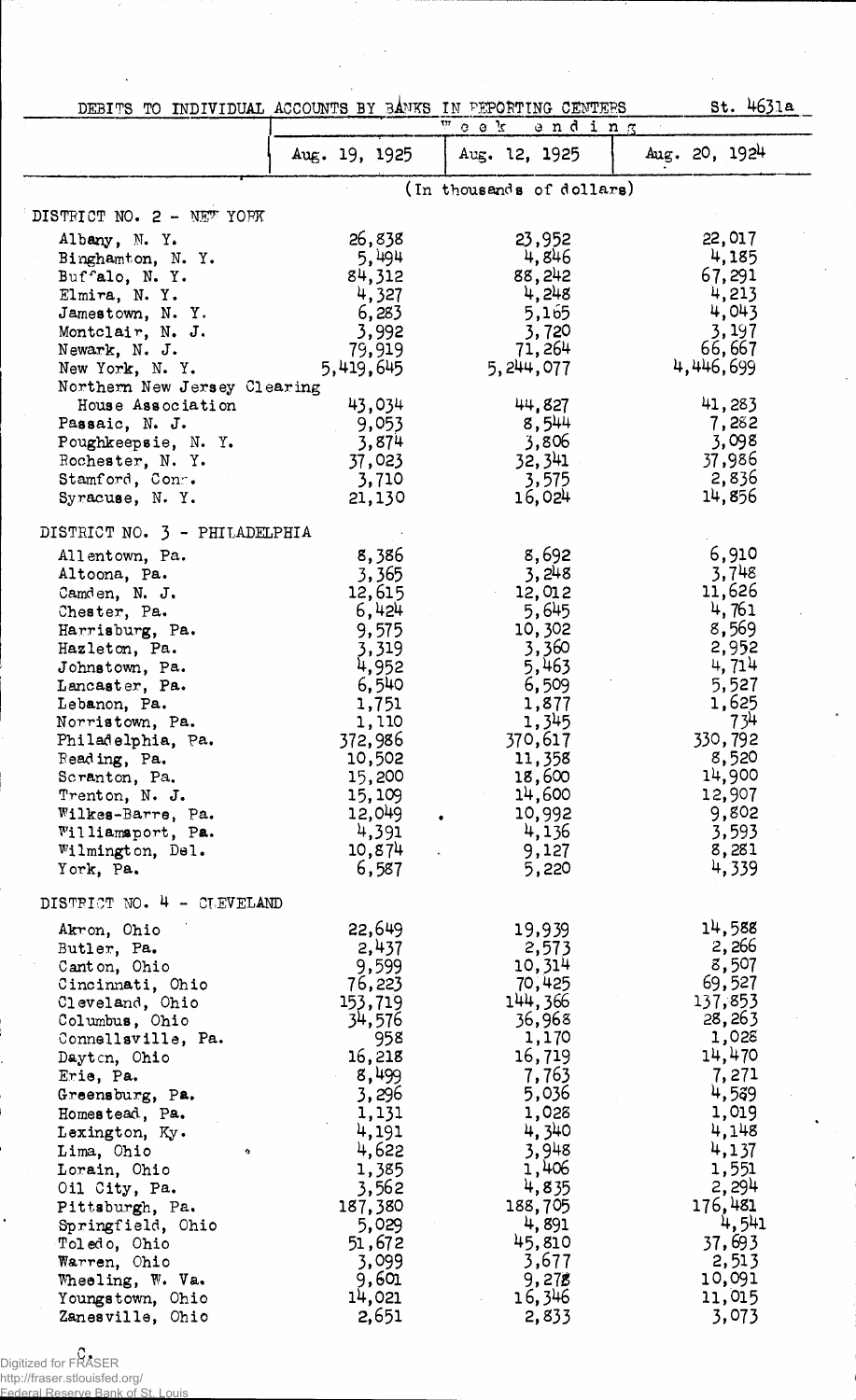| - DITS TO INDIVIDUAL ACCOUNTS BY BANKS IN REPORTING CENTERS |  |  |  |
|-------------------------------------------------------------|--|--|--|
|                                                             |  |  |  |

Ϋ́,

 $\ddot{\phantom{0}}$ 

**Wereld** 

AN MARKASTA

| DEBITS TO INDIVIDUAL ACCOUNTS BY BANKS IN REPORTING CENTERS |                | Week                      | St.4631b        |
|-------------------------------------------------------------|----------------|---------------------------|-----------------|
|                                                             | Arg. 19. 1925  | ending<br>Aug. 12, 1925   | Aug. 20, 1924   |
|                                                             |                | (In thousands of dollars) |                 |
| DISTRICT NO. 5 - RICHMOND                                   |                |                           |                 |
| Asheville, N. C.                                            | 6,826          | 6,591                     | 6,415           |
| Baltimore, Md.                                              | 96,858         | 94,514                    | 82,100          |
| Charleston, S. C.,                                          | 6,111          | 3,838                     | 4,606           |
| Charleston, W. Va.                                          | 8,694          | 7,771                     | 7,823           |
| Charlotte, N. C.                                            | 10,904         | 10,601                    | 8,845           |
| Columbia, S. C.                                             | 4,500          | 3,470                     | 3,900           |
| Cumberland, Md.<br>Danville, Va.                            | 2,123          | 2,112                     | 2,000           |
| Durham, N. C.                                               | 1,951          | 2,109                     | 1,919           |
| Greensboro, N. C.                                           | 5,530          | 5,919                     | 4,864           |
| Greenville, S. C.                                           | 4,229          | 4,391                     | 4,995           |
| Hagerstown, Md.                                             | 3,986          | 4,770                     | 4,462           |
| Huntington, W. Va.                                          | 2,669<br>6,376 | 2,613                     | 2,109           |
| Lynchburg, Va.                                              | 4,057          | 5,378                     | 5,957           |
| Newport News, Va.                                           | 2,117          | 4,081                     | 3,829           |
| Norfolk, Va.                                                | 14,930         | 1,921<br>13,695           | 1,470           |
| Raleigh, N. C.                                              | 5,022          | 8,042                     | 14,824          |
| Richmond, Va.                                               | 31,632         | 30,242                    | 6,093<br>29,555 |
| Roanoke, Va.                                                | 6,496          | 5,503                     | 5,497           |
| Spartanburg, S. C.                                          | 3,369          | 3,085                     | 2,932           |
| Washington, D. C.                                           | 43,099         | 43,661                    | 41,045          |
| Wilmington, N. C.                                           | 3,534          | 3,391                     |                 |
| Winston-Salem, N. C.                                        | 7,190          | 8,292                     | 3,142<br>6,683  |
| DISTRICT NO. 6 - ATLANTA                                    |                |                           |                 |
| Albany, Ga.                                                 |                | 1,100.                    |                 |
| Atlanta, Ga.                                                | 36,381         | 31,529                    | 821             |
| Augusta, Ga.                                                | 5,295          | 4,643                     | 29,517<br>4,187 |
| Birmingham, Ala.                                            | 27,030         | 26,430                    | 24,028          |
| Brunswick, Ga.                                              | 784            | 766                       | 573             |
| chattanooga, Tenn.                                          | 9,914          | 10,279                    | 8,413           |
| Columbus, Ga.                                               | 3,641          | 3,621                     | 3,454           |
| Dothan, Ala.                                                | 921            | 860                       | 467             |
| Elberton, Ga.                                               | 139            | 136                       | 154             |
| Jackson, Miss.<br>Jacksonville, Fla.                        | 4,874          | 4,900                     | 2,800           |
| Knoxville, Tenn.                                            | 23,373         | 20,967                    | 12,983          |
| Macon, Ga.                                                  | 6,852          | 7,510                     | 7,762           |
| Maridian, Miss.                                             | 6,417<br>3,059 | 5,157                     | 5,223           |
| Mobile, Ala.                                                | 6,447          | 3,149<br>6,108            | 3,065           |
| Montgomery, Ala.                                            | 8,650          | 4,753                     | 6,191           |
| Nashville, Tenn.                                            | 17,919         | 16,999                    | 3,308<br>16,878 |
| Newnan, Ga.                                                 | 344            | 498                       | 419             |
| New Orleans, La.                                            | 67,204         | 68,426                    | 54,319          |
| Pensacola, Fla.                                             | 2,075          | 1,982                     | 1,575           |
| Savannah, Ga.                                               | 10,484         | 8,611                     | 7,323           |
| Tampa, Fla.                                                 | 17,643         | 18,104                    | 7,738           |
| Valdosta, Ga.                                               | 2,280          | 1,821                     | 1,174           |
| Vicksburg, Miss.                                            | 1,516          | 1,429                     | 1,503           |

 $\tilde{\phi}$ 

ł

W.

 $\ddot{\phantom{a}}$ 

Digitized for FRASER http://fraser.stlouisfed.org/ Federal Reserve Bank of St. Louis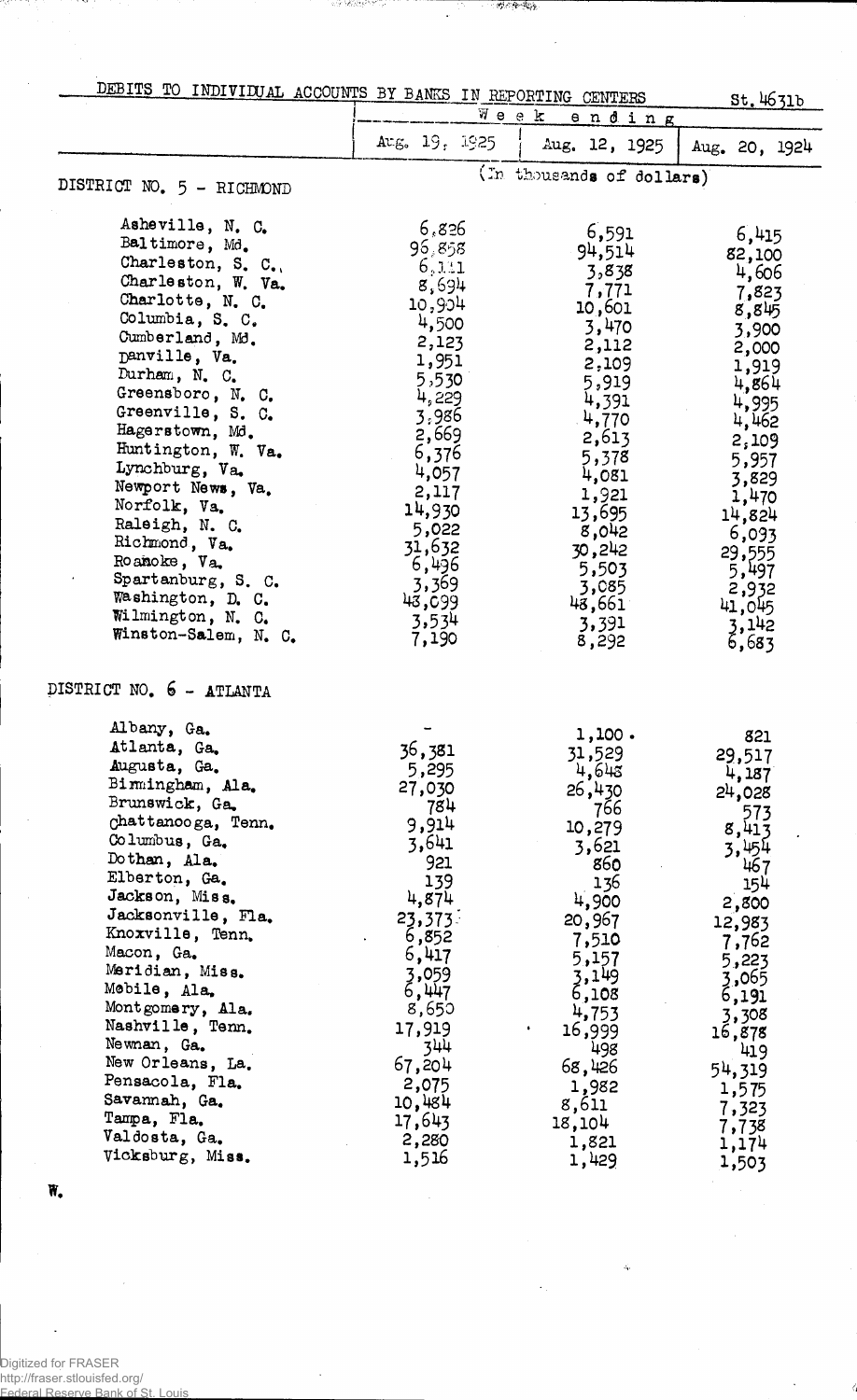|  |  |  | DEBITS TO INDIVIDUAL ACCOUNTS BY BANKS IN REPORTING CENTERS |  |  |  |  |  |  |
|--|--|--|-------------------------------------------------------------|--|--|--|--|--|--|
|--|--|--|-------------------------------------------------------------|--|--|--|--|--|--|

 $\hat{\mathcal{L}}$ 

| DEBITS TO INDIVILUAL ACCOUNTS BY BANKS IN REPORTING CENTERS<br>St.4631c<br>切るのは                                                                                                                                                                                                                                                                                                                                                                                                                                                                                                                                                                                                                              |                                                                                                                                                                                                                                                                                                                                                      |                                                                                                                                                                                                                                                                                                                                                          |                                                                                                                                                                                                                                                                                                                                             |  |
|--------------------------------------------------------------------------------------------------------------------------------------------------------------------------------------------------------------------------------------------------------------------------------------------------------------------------------------------------------------------------------------------------------------------------------------------------------------------------------------------------------------------------------------------------------------------------------------------------------------------------------------------------------------------------------------------------------------|------------------------------------------------------------------------------------------------------------------------------------------------------------------------------------------------------------------------------------------------------------------------------------------------------------------------------------------------------|----------------------------------------------------------------------------------------------------------------------------------------------------------------------------------------------------------------------------------------------------------------------------------------------------------------------------------------------------------|---------------------------------------------------------------------------------------------------------------------------------------------------------------------------------------------------------------------------------------------------------------------------------------------------------------------------------------------|--|
|                                                                                                                                                                                                                                                                                                                                                                                                                                                                                                                                                                                                                                                                                                              |                                                                                                                                                                                                                                                                                                                                                      | ending                                                                                                                                                                                                                                                                                                                                                   |                                                                                                                                                                                                                                                                                                                                             |  |
|                                                                                                                                                                                                                                                                                                                                                                                                                                                                                                                                                                                                                                                                                                              | LUE. 19, 1925                                                                                                                                                                                                                                                                                                                                        | Aug. 12, 1925                                                                                                                                                                                                                                                                                                                                            | Aug. $20,1924$                                                                                                                                                                                                                                                                                                                              |  |
| DISTRICT NO. 7 - CHICAGO                                                                                                                                                                                                                                                                                                                                                                                                                                                                                                                                                                                                                                                                                     |                                                                                                                                                                                                                                                                                                                                                      | (In thousands of dollars)                                                                                                                                                                                                                                                                                                                                |                                                                                                                                                                                                                                                                                                                                             |  |
| Adrian, Mich.<br>Aurora, Ill.<br>Bay City, Mich.<br>Bloomington, Ill.<br>Cedar Rapids, Iowa<br>Champaign, Ill.<br>Chicago, Ill.<br>Danville, Ill.<br>Davenport, Iowa<br>Decatur, Ill.<br>Des Moines, Iowa<br>Detroit, Mich.<br>Dubuque, Iowa<br>Flint, Mich.<br>Fort Wayne, Ind.<br>Gary, Ind.<br>Grand Rapids, Mich.<br>Green Bay, Wis.<br>Hummond, Ind.<br>Indianapolis, Ind.<br>Jackson, Mich.<br>Kalamazoo, Mich.<br>Lansing, Mich.<br>Mason City, Iowa<br>Milwaukee, Wis.<br>Moline, Ill.<br>Muscatine, Ill<br>Oshkosh, Wis.<br>Peoria, Ill.<br>Rockford, Ill.<br>Saginaw, Mich.<br>Sheboygan, Wis.<br>Sioux City, Iowa<br>South Bend, Ind.<br>Springfield, Ill.<br>Terre Haute, Ind.<br>Waterloo, Iowa | 1,009<br>3,871<br>2,862<br>2,932<br>9,417<br>2,029<br>722,765<br>2,979<br>6,924<br>4,804<br>14,997<br>193,221<br>3,138<br>8,664<br>9,968<br>4,177<br>23,544<br>3,735<br>3,920<br>37,101<br>5,363<br>5,485<br>8,368<br>2,453<br>67,352<br>1,916<br>1,287<br>2,600<br>10,715<br>5,925<br>5,297<br>4,108<br>19,871<br>12,275<br>7,786<br>5,436<br>4,104 | 1,051<br>3,965<br>3,046<br>3,191<br>9,590<br>2,105<br>678,870<br>2,661<br>6,590<br>4,537<br>15,410<br>165,363<br>3,295<br>7,245<br>9,677<br>6,418<br>18,556<br>3,412<br>4,000<br>34,076<br>4,045<br>4,620<br>6,225<br>2,309<br>59,296<br>1,781<br>1,429<br>1,400<br>10,283<br>$-6,340$<br>6,214<br>3,563<br>19,313<br>11,503<br>10,100<br>5,637<br>3,522 | 808<br>3,402<br>2,275<br>2,569<br>8,408<br>1,844<br>660,006<br>2,800<br>5,978<br>4,128<br>23,801<br>151,713<br>3,539<br>$7,476$<br>$8,714$<br>3,098<br>14,603<br>2,794<br>3,830<br>34,757<br>4,280<br>4,650<br>5,681<br>1,830<br>60,546<br>1,950<br>1,070<br>2,700<br>8,165<br>4,775<br>5,308<br>17,443<br>8,505<br>7,832<br>4,112<br>3,648 |  |
| DISTRICT NO. 8 - ST. LOUIS                                                                                                                                                                                                                                                                                                                                                                                                                                                                                                                                                                                                                                                                                   |                                                                                                                                                                                                                                                                                                                                                      |                                                                                                                                                                                                                                                                                                                                                          |                                                                                                                                                                                                                                                                                                                                             |  |
| East St. Louis and Nat'l.<br>Stock Yards, Ill.<br>Eldorado, Ark.<br>Evansville, Ind.<br>Fort Smith, Ark.<br>Greenville, Miss.<br>Helena, Ark.<br>Little Rock, Ark.<br>Louisville, Ky.<br>Memphis, Tenn.<br>Owensboro, Ky.<br>Quincy, Ill.<br>St. Louis, Mo.<br>Sedalia, Mo.<br>Springfield, Mo.                                                                                                                                                                                                                                                                                                                                                                                                              | 10,747<br>2,608<br>8,869<br>2,350<br>598<br>788<br>14,895<br>37,837<br>26,646<br>1,103<br>2,868<br>162,300<br>994<br>3,352                                                                                                                                                                                                                           | 11,637<br>2,693<br>8,899<br>2,454<br>728<br>819<br>13,639<br>38,965<br>22,379<br>1,484<br>2,880<br>153,300<br>1,041<br>3,272                                                                                                                                                                                                                             | 9,893<br>1,893<br>6,181<br>2,977<br>659<br>675<br>12,702<br>37,265<br>25,133<br>1,259<br>2,407<br>154,769<br>867<br>2,582                                                                                                                                                                                                                   |  |

 $\hat{\phi}$ 

W.

 $\bar{z}$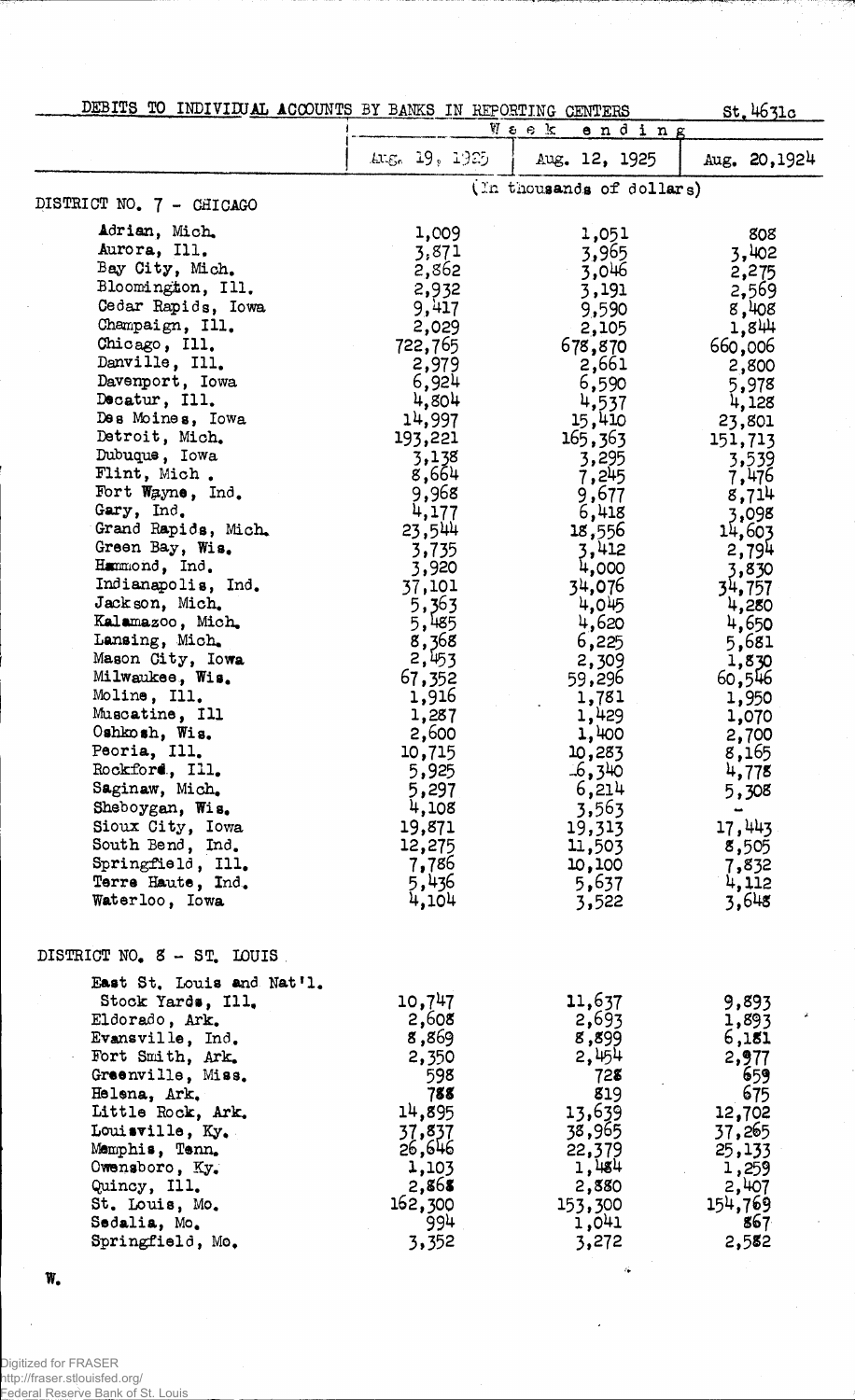| DEBITS TO INDIVIDUAL ACCOUNTS BY BANKS IN REPORTING CENTERS                                                                                                                                                                                                                                                                                                                                  |                                                                                                                                                                  |                                                                                                                                                          | St.4631d                                                                                                                                              |
|----------------------------------------------------------------------------------------------------------------------------------------------------------------------------------------------------------------------------------------------------------------------------------------------------------------------------------------------------------------------------------------------|------------------------------------------------------------------------------------------------------------------------------------------------------------------|----------------------------------------------------------------------------------------------------------------------------------------------------------|-------------------------------------------------------------------------------------------------------------------------------------------------------|
|                                                                                                                                                                                                                                                                                                                                                                                              |                                                                                                                                                                  | Week ending                                                                                                                                              |                                                                                                                                                       |
|                                                                                                                                                                                                                                                                                                                                                                                              | Aug. 19, 1925                                                                                                                                                    | Aug. 12, 1925                                                                                                                                            | Aug. $20, 1924$                                                                                                                                       |
|                                                                                                                                                                                                                                                                                                                                                                                              |                                                                                                                                                                  | (In thousands of dollars)                                                                                                                                |                                                                                                                                                       |
| DISTRICT NO. 9 - MINNEAPOLIS                                                                                                                                                                                                                                                                                                                                                                 |                                                                                                                                                                  |                                                                                                                                                          |                                                                                                                                                       |
| Aberdeen, S. D.<br>Billings, Mont.<br>Dickinson, N. D.<br>Duluth, Minn.<br>Fargo, N. D.<br>Grand Forks, N. D.<br>Helena, Mont.<br>Jamestown, N. D.<br>La Crosse, Wis.<br>Minneapolis, Minn.<br>Minot, N. D.<br>Red Wing, Minn.<br>St. Paul, Minn.<br>Sioux Falls, S. D.<br>South St. Paul, Minn.<br>Superior, Wis.<br>Winona, Minn.                                                          | 1,732<br>1,629<br>327<br>17,236<br>3,237<br>1,603<br>2,005<br>602<br>2,435<br>89,579<br>1,555<br>536<br>37,121<br>4,017<br>7,409<br>1,351<br>988                 | 1,777<br>1,670<br>387<br>23,092<br>4,255<br>1,678<br>2,358<br>590<br>2,334<br>85,026<br>1,231<br>588<br>35,372<br>4,126<br>7,102<br>2,004<br>1,303       | 1,463<br>1,410<br>270<br>17,723<br>2,360<br>1,221<br>2,258<br>426<br>2,481<br>74,637<br>1,094<br>421<br>38,184<br>3,250<br>4,735<br>1,751<br>1,129    |
| DISTRICT NO. 10-KANSAS CITY<br>Atchison, Kans.<br>Bartlesville, Okla.<br>Casper, Wyo.<br>Cheyenne, Wyo.<br>Colorado, Springs, Colo.<br>Denver, Colo.<br>Enid, Okla.<br>Fremont, Neb.<br>Grand Junction, Colo.<br>Guthrie, Okla.<br>Hutchinson, Kans.<br>Independence, Kans.<br>Joplin, Mo.<br>Kansas City, Kans.<br>Kansas City, Mo.<br>Lawrence, Kans.<br>Lincoln, Neb.<br>McAlester, Okla. | 1,454<br>2,554<br>3,244<br>1,527<br>4,395<br>40,325<br>3,602<br>738<br>$\cdot$ 807<br>717<br>3,680<br>2,832<br>4,115<br>4,146<br>90,819<br>1,090<br>6,633<br>933 | 1,760<br>2,924<br>3,526<br>1,735<br>3,638<br>41,635<br>4,110<br>803<br>847<br>669<br>4,532<br>2,358<br>4,000<br>4,277<br>92,370<br>1,277<br>6,779<br>759 | 1,553<br>1,863<br>2,755<br>1,635<br>3,154<br>38,088<br>3,631<br>-684<br>669<br>467<br>4,788<br>1,792<br>3,292<br>4,087<br>87,121<br>898<br>7,157<br>÷ |
| Muskogee, Okla.<br>Oklahoma City, Okla.<br>Okmulgee, Okla.<br>Omaha, Neb.<br>Parsons, Kans.<br>Pittsburg, Kans.<br>Pueblo, Colo.<br>St. Joseph, Mo.<br>Topeka, Kans.<br>Tulsa, Okla.<br>Wichita, Kans.                                                                                                                                                                                       | 2,459<br>19,165<br>2,171<br>49,112<br>674<br>1,135<br>5,128<br>14,211<br>5,004<br>26,385<br>10,127                                                               | 2,187<br>19,006<br>2,059<br>46,504<br>769<br>1,908<br>4,612<br>15,602<br>4,030<br>26,973<br>10,350                                                       | 2,315<br>15,480<br>1,519<br>46,468<br>598<br>1,060<br>3,979<br>12,728<br>3,382<br>17,698<br>10,611                                                    |

 $\cdot$ 

 $\overline{\phantom{a}}$ 

 $\bar{\gamma}$ 

 $\overline{\mathbf{W}}_\bullet$ 

Digitized for FRASER<br>http://fraser.stlouisfed.org/<br><u>Federal Reserve Bank</u> of S<u>t. Louis</u>